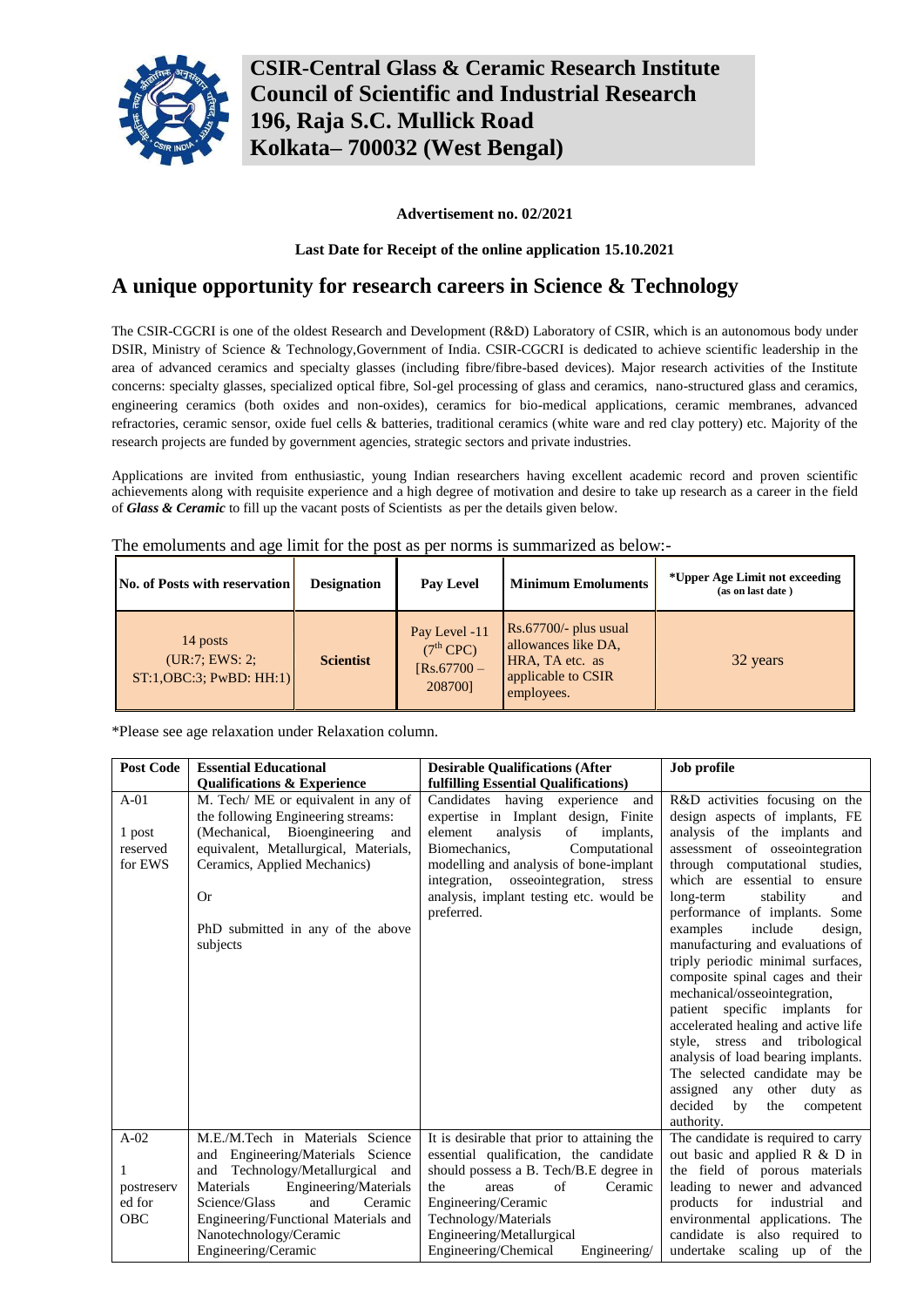|           | Technology/Nano<br>Science<br>and                                    | Metallurgical<br>And<br>Materials                                                 | products/process, operation and                                           |
|-----------|----------------------------------------------------------------------|-----------------------------------------------------------------------------------|---------------------------------------------------------------------------|
|           | Technology/Material Engineering                                      | Engineering/ M.Sc. in Physics.                                                    | maintenance<br>of<br>ceramic                                              |
|           |                                                                      | Experience in $R \& D/Industrial$                                                 | processing<br>equipment<br>and                                            |
|           | Or                                                                   | Experience<br>Porous<br>in                                                        | characterization of raw material                                          |
|           |                                                                      | materials/Inorganic membranes would                                               | and finished product.<br>The                                              |
|           | PhD submitted in any of the above                                    | be an added advantage.                                                            | candidate<br>selected<br>may<br>be                                        |
|           | subjects                                                             |                                                                                   | assigned<br>any<br>other<br>duty<br>as                                    |
|           |                                                                      |                                                                                   | decided<br>by<br>the<br>competent<br>authority.                           |
|           | Ceramic<br>M.E./M.Tech<br>in                                         | It is desirable that prior to attaining the                                       | out research<br>To carry<br>and                                           |
| $A-03$    | Metallurgical / Chemical Engineering                                 | essential qualification, the candidate                                            | technology development in the                                             |
|           |                                                                      | should possess a B. Tech/B.E degree in                                            | field ofrefractory. The selected                                          |
| 1 post    | 0r                                                                   | the areas of Ceramic / Metallurgical /                                            | candidate may be assigned any                                             |
| reserved  |                                                                      | Chemical Engineering.                                                             | other duty as decided by the                                              |
| for ST    | PhD submitted in any of the above                                    |                                                                                   | competent authority.                                                      |
|           | subjects                                                             | Candidates having $R \& D$ /Industrial                                            |                                                                           |
|           |                                                                      | experience in Refractory processing and                                           |                                                                           |
|           |                                                                      | characterization would be preferred.                                              |                                                                           |
|           | M.E.M.<br>Tech<br>Ceramic<br>in                                      | It is desirable that prior to attaining the                                       | To carry out R&D on                                                       |
| $A-04$    | Metallurgical / Chemical Engineering                                 | essential qualification, the candidate                                            | Traditional ceramics and waste                                            |
|           | 0r                                                                   | should possess a B. Tech/ B.E degree in<br>the areas of Ceramic / Metallurgical / | utilization. The selected candidate<br>may be assigned any other duty as  |
| 1 post    |                                                                      | Chemical Engineering.                                                             | decided<br>by<br>the<br>competent                                         |
|           | PhD submitted in any of the above                                    |                                                                                   | authority.                                                                |
| <b>UR</b> | subjects                                                             | Candidates having R & D /Industrial                                               |                                                                           |
|           |                                                                      | experience in ceramic processing and                                              |                                                                           |
|           |                                                                      | characterization would be preferred.                                              |                                                                           |
|           | M.E./M. Tech in Ceramic / Chemical                                   | Candidates having R & D /Industrial                                               | The selected candidate would be                                           |
| $A-05$    | Engineering                                                          | experience in ceramic processing and                                              | stationed at CGCRI Extension                                              |
|           | Or                                                                   | characterization<br>of<br>ceramic<br>raw<br>materials and products would be       | Centre at Khurja in Uttar Pradesh<br>and would be required to carry       |
| 1 post    |                                                                      | preferred.                                                                        | out R&D on                                                                |
| reserved  | PhD submitted in any of the above                                    |                                                                                   | traditional ceramics,                                                     |
| for EWS   | subjects                                                             |                                                                                   | project<br>societal<br>work,                                              |
|           |                                                                      |                                                                                   | characterization of ceramic raw                                           |
|           |                                                                      |                                                                                   | materials and products.<br>The                                            |
|           |                                                                      |                                                                                   | selected<br>candidate<br>may<br>be                                        |
|           |                                                                      |                                                                                   | assigned<br>any<br>other duty as                                          |
|           |                                                                      |                                                                                   | decided<br>by<br>the<br>competent                                         |
|           | M.E.M.                                                               | It would be desirable for the candidate                                           | authority.<br>Scientific role in Research and                             |
|           | in<br>Tech<br>Ceramic<br>Technology/ Chemical / Materials            | to have proven knowledge in                                                       | Development of Specialty Glass                                            |
| $A-06$    | Science /Materials and Metallurgical                                 | Thermodynamics<br>Physical<br>and                                                 | Science and Technology with                                               |
|           | Engineering                                                          | Behaviour of Glass.                                                               | Pilot<br>Scale<br>Glass<br>Melting                                        |
|           |                                                                      | <b>or</b>                                                                         | Operation. The selected candidate                                         |
|           |                                                                      |                                                                                   |                                                                           |
|           | Or                                                                   | Experience in Industrial Scale Glass                                              | may be assigned any other duty as                                         |
| 1 post UR |                                                                      | Melting with Homogenization and                                                   | decided<br>by<br>competent<br>the                                         |
|           | PhD submitted in any of the above                                    | Modern<br>Techniques<br>for<br>Glass                                              | authority.                                                                |
|           | subjects or in Physics.                                              | Characterization.                                                                 |                                                                           |
|           |                                                                      | or                                                                                |                                                                           |
|           |                                                                      | Experience in Fluid Dynamics and                                                  |                                                                           |
|           |                                                                      | Thermo dynamic Modelling along with                                               |                                                                           |
|           |                                                                      | Molecular Dynamic Simulation.                                                     |                                                                           |
|           | M. E. / M. Tech or equivalent in                                     | It is desirable that prior to attaining the                                       | Taking part in R&D activities in                                          |
| $A-07$    | Metallurgy / Metallurgy & Materials<br>Science / Materials Science & | essential qualification, the candidate<br>should possess a B. Tech/ B.E /M. Sc.   | the areas related to synthesis of<br>advanced ceramics, glass/ceramic     |
|           | Engineering / Ceramics Engineering /                                 | degree in Metallurgy / Metallurgy $\&$                                            | coatings, nanostructured materials                                        |
| 1 post UR | Ceramics Technology / Chemical                                       | Materials Science / Materials Science &                                           | and characterization of ceramics,                                         |
|           | Engineering                                                          | Engineering / Ceramics Engineering /                                              | glass and composites.                                                     |
|           |                                                                      | Ceramics Technology / Chemical                                                    | (e.g., nondestructive, mechanical,                                        |
|           |                                                                      | Engineering.                                                                      | thermo<br>physical<br>&<br>micro                                          |
|           | Or                                                                   |                                                                                   | structural characterization). The                                         |
|           | PhD submitted in any of the above                                    | Candidates having $R \& D/$ Industrial<br>experience / exposure in one or more    | selected<br>candidate<br>may<br>be<br>assigned<br>any<br>other<br>duty as |
|           | subjects or in Physics                                               | of the following areas would be                                                   | decided<br>by<br>the<br>competent                                         |
|           |                                                                      | preferred:                                                                        | authority.                                                                |
|           |                                                                      | a) Synthesis of advanced / non-                                                   |                                                                           |
|           |                                                                      | oxide bulk ceramics components                                                    |                                                                           |
|           |                                                                      | and ceramic / metal matrix                                                        |                                                                           |
|           |                                                                      | composites<br>under<br>controlled                                                 |                                                                           |
|           |                                                                      | atmosphere                                                                        |                                                                           |
|           |                                                                      | b) Synthesis of glass /ceramic<br>coatings and/or<br>nanostructured               |                                                                           |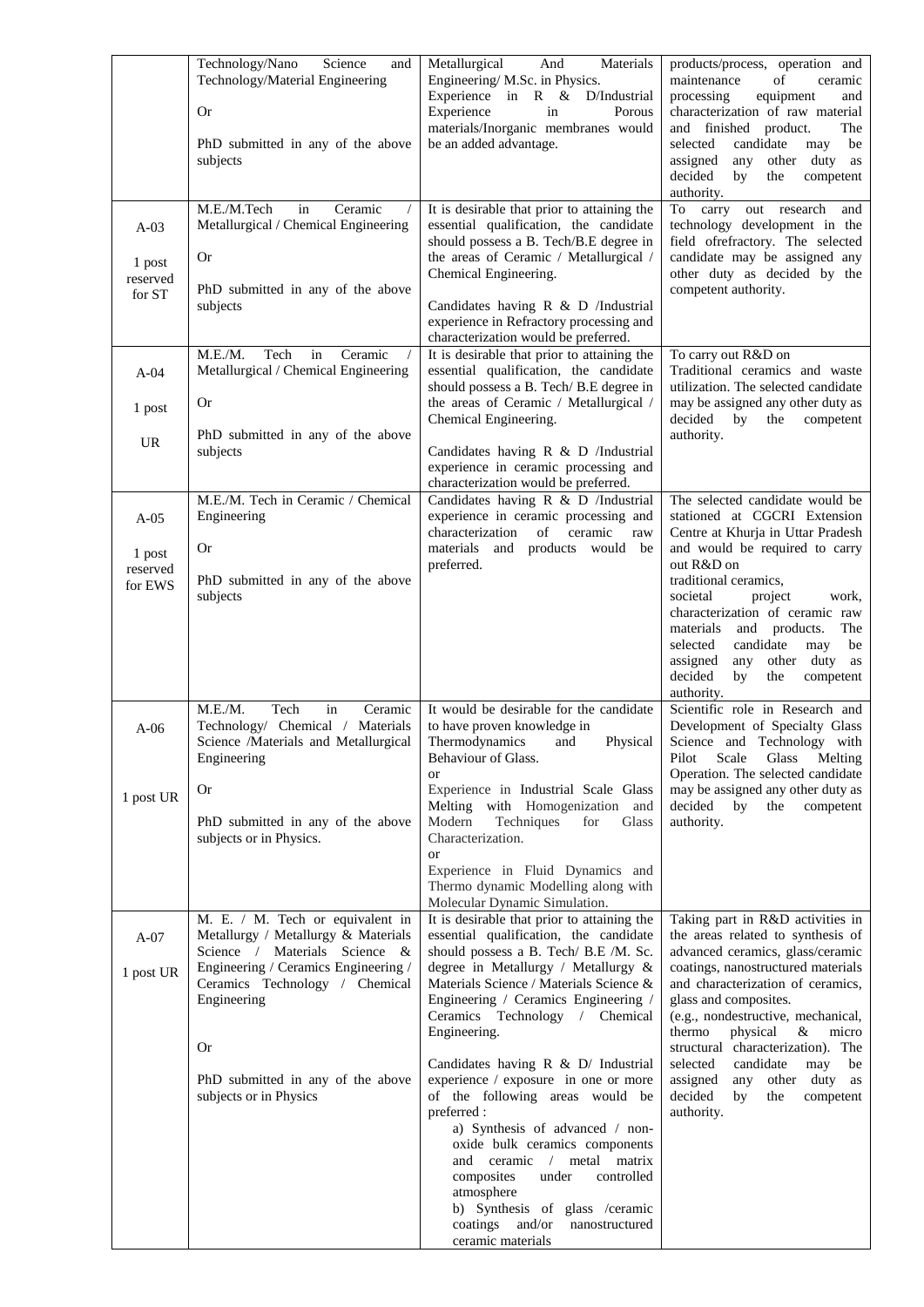| $A-08$<br>1 post<br>reserved<br>for OBC | M. E. / M. Tech or equivalent in<br>Mechanical Engineering/Metallurgy/<br>Metallurgy & Materials Science /<br>Materials Science & Engineering /<br>Ceramics Engineering / Ceramics<br>Technology / Chemical Engineering<br><b>Or</b><br>PhD submitted in any of the above<br>subjects        | c) Characterisation of ceramics and<br>composites, glass & nanostructured<br>materials, coatings (NDT/UTM/<br>Nanoindenter/DTA/TG/DSC/Rheo<br>meter/UV-VIS<br>Spectrometer/XRD/FESEM/TEM<br>$etc.$ )<br>Record of Publications in SCI<br>journals on any of the above areas as<br>first / corresponding author, would<br>be an added advantage.<br>It is desirable that prior to attaining the<br>essential qualification, the candidate<br>should possess a B.Tech/ B.E /M. Sc.<br>degree in Mechanical Engineering/<br>Metallurgy / Metallurgy & Materials<br>Science / Materials<br>Science<br>$-\&$<br>Engineering / Ceramics Engineering /<br>Ceramics Technology / Chemical<br>Engineering<br>Candidates having $R \& D /$ Industrial<br>experience / exposure in one or more<br>of the following areas would be<br>preferred:<br>simulation<br>of<br>Modeling<br>$\&$<br>a)<br>ceramics<br>processing<br>&<br>characterization (with exposure<br>to FEA, CFD and other tools)<br>Machining and manufacturing of<br>b)<br>hard & brittle materials by<br>subtractive machining (CNC<br>Milling, Turning, Abrasive Water<br>Jet Machining, Electro Discharge<br>Machining,<br>Laser<br>Assisted<br>Machining etc.) and/or additive | Taking part in R&D activities in<br>the areas related to materials and<br>process modeling $\&$ simulation<br>related to ceramic processing and<br>characterization, manufacturing<br>of<br>ceramic<br>and<br>composite<br>by<br>various<br>components<br>subtractive<br>additive<br>and<br>manufacturing<br>techniques. The<br>selected<br>candidate<br>may<br>be<br>assigned<br>any<br>other duty as<br>decided<br>competent<br>by<br>the<br>authority. |
|-----------------------------------------|----------------------------------------------------------------------------------------------------------------------------------------------------------------------------------------------------------------------------------------------------------------------------------------------|-----------------------------------------------------------------------------------------------------------------------------------------------------------------------------------------------------------------------------------------------------------------------------------------------------------------------------------------------------------------------------------------------------------------------------------------------------------------------------------------------------------------------------------------------------------------------------------------------------------------------------------------------------------------------------------------------------------------------------------------------------------------------------------------------------------------------------------------------------------------------------------------------------------------------------------------------------------------------------------------------------------------------------------------------------------------------------------------------------------------------------------------------------------------------------------------------------------------------------------------|-----------------------------------------------------------------------------------------------------------------------------------------------------------------------------------------------------------------------------------------------------------------------------------------------------------------------------------------------------------------------------------------------------------------------------------------------------------|
| $A-09$<br>1 post UR                     | Tech in<br>Ceramic<br>M.E<br>M.<br>$\sqrt{2}$<br>Engineering/<br>Ceramic<br>Technology/Glass<br>&<br>Ceramic<br>Engineering/Materials<br>Science<br>&<br>Engineering/ Materials Science<br>&                                                                                                 | manufacturing (3D Printing)<br>Record of Publications in SCI journals<br>on any of the above areas as first /<br>corresponding author, would be an<br>added advantage.<br>Expertise/experience in synthesis and<br>characterization of multicomponent<br>ceramic oxides and/or processing and<br>fabrication of ceramic components for<br>solid oxide fuel cell/solid<br>oxide                                                                                                                                                                                                                                                                                                                                                                                                                                                                                                                                                                                                                                                                                                                                                                                                                                                          | To carry out R&D related to<br>technology development for Solid<br>oxide fuel cell/ Solid oxide<br>electrolyser cell in tandem with<br>the existing group. The selected                                                                                                                                                                                                                                                                                   |
|                                         | Technology/<br>Materials<br>&<br>Metallurgical Engineering<br><b>Or</b><br>PhD submitted on any of the above<br>subjects                                                                                                                                                                     | electrolyser cell applications.                                                                                                                                                                                                                                                                                                                                                                                                                                                                                                                                                                                                                                                                                                                                                                                                                                                                                                                                                                                                                                                                                                                                                                                                         | candidate may be assigned any<br>other duty as decided by the<br>competent authority.                                                                                                                                                                                                                                                                                                                                                                     |
| $A-10$<br>1 post<br>reserved<br>for OBC | M.E<br>Tech<br>in<br>Ceramic<br>M.<br>$\sqrt{2}$<br>Engineering/<br>Ceramic<br>Technology/Glass<br>&<br>Ceramic<br>Engineering/Materials<br>Science<br>$\boldsymbol{\mathcal{X}}$<br>Engineering/ Chemical Engineering<br>Or<br>PhD submitted in any of the above<br>subjects or in Physics. | Expertise/experience in synthesis and<br>of<br>thermoelectric<br>characterization<br>materials and/or hands-on experience in<br>industry on ceramic processing.                                                                                                                                                                                                                                                                                                                                                                                                                                                                                                                                                                                                                                                                                                                                                                                                                                                                                                                                                                                                                                                                         | To carry out R&D on ceramic<br>fabrication processes for high<br>temperature<br>electrochemical<br>device application in tandem with<br>the existing group. The selected<br>candidate may be assigned any<br>other duty as decided by the<br>competent authority.                                                                                                                                                                                         |
| $A-11$<br>1 post UR                     | M. E. / M. Tech or equivalent in<br>Communication<br>Electronics<br>&<br>Engineering<br>$\sqrt{2}$<br>Instrumentation<br>Engineering<br>$\sqrt{2}$<br>Electronics                                                                                                                            | It is desirable that prior to attaining the<br>essential qualification, the candidate<br>should possess a B. Tech/ B.E degree in<br>Electronics<br>Communication<br>&                                                                                                                                                                                                                                                                                                                                                                                                                                                                                                                                                                                                                                                                                                                                                                                                                                                                                                                                                                                                                                                                   | Maintenance & management<br>1.<br>of computer<br>systems<br>$\alpha$<br>networking                                                                                                                                                                                                                                                                                                                                                                        |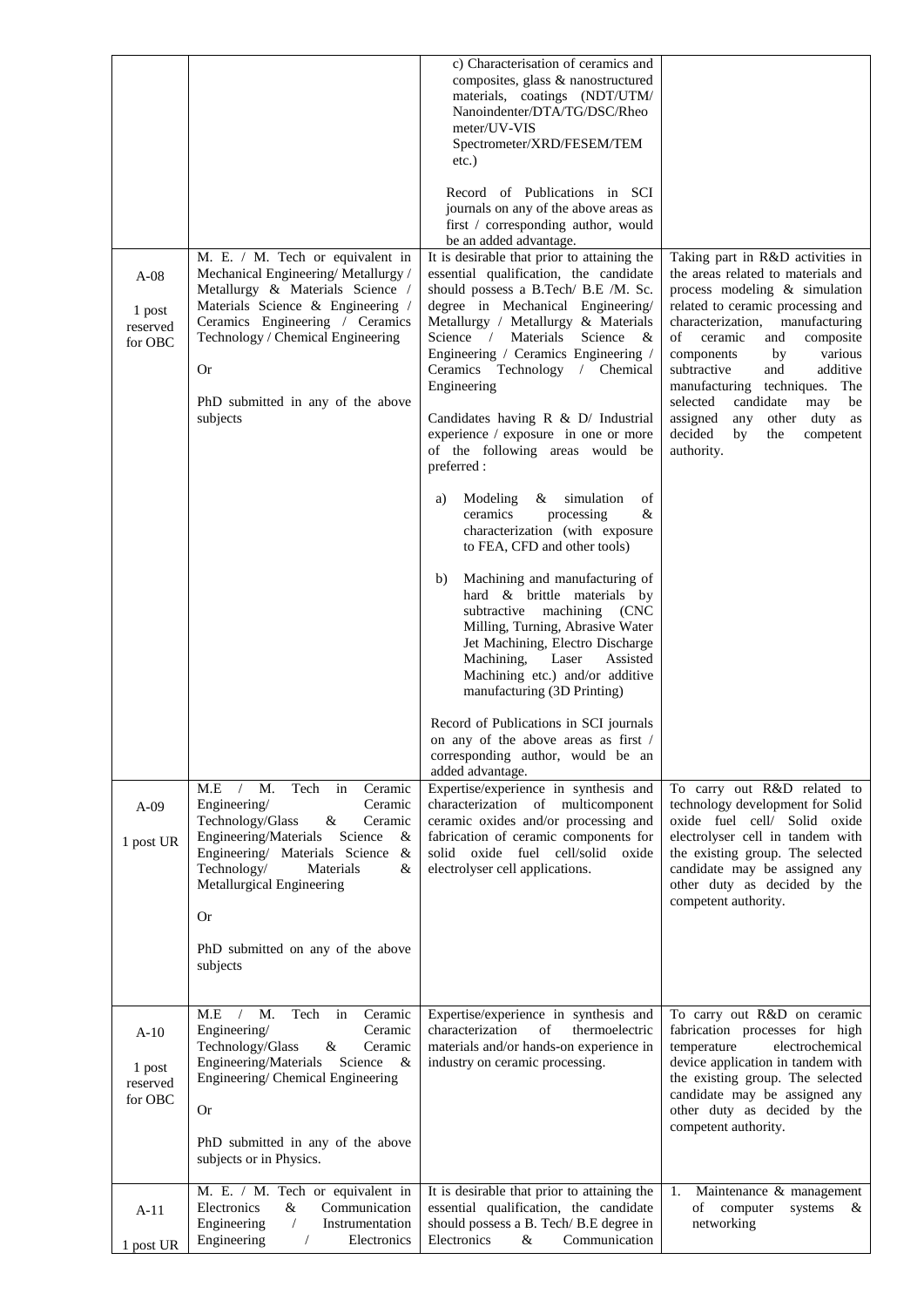|           | &Instrumentation Engineering                                                     | Engineering<br>$\sqrt{2}$<br>Instrumentation                                     | 2. Development of web based                                             |
|-----------|----------------------------------------------------------------------------------|----------------------------------------------------------------------------------|-------------------------------------------------------------------------|
|           | Applied Electronics Engineering /                                                | Engineering<br>$\sqrt{2}$<br>Electronics<br>&                                    | applications with database                                              |
|           | Microelectronics / Computer Science<br>& Engineering                             | Instrumentation Engineering / Applied<br>Electronics<br>Engineering              | platforms                                                               |
|           |                                                                                  | Microelectronics / Computer Science &                                            | 3. Development and deployment                                           |
|           | <b>Or</b>                                                                        | Engineering                                                                      | of android based applications<br>for R&D data acquisition and           |
|           | PhD submitted in any of the above                                                | Candidates having $R \& D/$ Industrial                                           | analysis and administrative                                             |
|           | subjects                                                                         | experience / exposure in one or more<br>of the following areas would be          | database management                                                     |
|           |                                                                                  | preferred:                                                                       | 4. Development<br>virtual<br>οf                                         |
|           |                                                                                  | Computer<br>hardware<br>a)<br>&                                                  | and<br>instrument<br>system                                             |
|           |                                                                                  | networking<br>maintenance<br>&                                                   | engineering for internet of<br>things                                   |
|           |                                                                                  | management<br>Design,<br>development<br>b)<br>and                                |                                                                         |
|           |                                                                                  | deployment of sensors and sensor                                                 | 5. AI interface development for                                         |
|           |                                                                                  | devices and Internet of Things                                                   | various R&D applications.                                               |
|           |                                                                                  | (IoT)<br>Soft computing (AI tools, such<br>c)                                    | The selected candidate may<br>6.                                        |
|           |                                                                                  | as, ANN, Fuzzy Computing,                                                        | be assigned any other duty as                                           |
|           |                                                                                  | Expert<br>Systems,<br>Machine                                                    | decided by the competent                                                |
|           |                                                                                  | Learning etc.)                                                                   | authority.                                                              |
|           |                                                                                  | Programming with two or more<br>d)<br>of the following open source $\&$          |                                                                         |
|           |                                                                                  | commercial<br>softwares<br>and                                                   |                                                                         |
|           |                                                                                  | frameworks, such as, react native                                                |                                                                         |
|           |                                                                                  | for Androids, document oriented<br>database platforms (mongoDB),                 |                                                                         |
|           |                                                                                  | PHP web framework (laravel),                                                     |                                                                         |
|           |                                                                                  | cascading<br>style<br>sheets                                                     |                                                                         |
|           |                                                                                  | (CSS/SCSS), interpreted high<br>level<br>general<br>purpose                      |                                                                         |
|           |                                                                                  | programming language (python),                                                   |                                                                         |
|           |                                                                                  | cross platform open<br>source                                                    |                                                                         |
|           |                                                                                  | developer<br>$(ANET)$ ,<br>virtual<br>instrument                                 |                                                                         |
|           |                                                                                  | and<br>system<br>workbench<br>engineering                                        |                                                                         |
|           |                                                                                  | (LABVIEW),<br>high<br>level                                                      |                                                                         |
|           |                                                                                  | languages (C/C++/JAVA etc.)                                                      |                                                                         |
|           |                                                                                  | Record of Publications in SCI                                                    |                                                                         |
|           |                                                                                  | journals on any of the above areas as                                            |                                                                         |
|           |                                                                                  | first / corresponding author, would                                              |                                                                         |
|           | M.E./M. Tech. in Applied Optics,                                                 | be an added advantage.<br>It is desirable that prior to attaining                | Design and development of high                                          |
| $A-12$    | and<br>Optoelectronics,<br>Optics                                                | essential<br>qualification,<br>the<br>the                                        | power (kW level) continuous                                             |
|           | Photonics, Laser Technology, Laser                                               | candidate should possess a B. Tech/                                              | wave fiber laser at 1 micron and                                        |
| 1 post UR | Science                                                                          | B.E or M. Sc. degree in Optics,<br>Applied Optics, Applied Physics,              | 2-micron regime, Research and<br>development of Q-switched and          |
|           | <b>Or</b>                                                                        | Physics, Photonics, Optoelectronics,                                             | mode-locked pulsed fiber laser.                                         |
|           |                                                                                  | Laser Science, Laser Technology,                                                 | The selected candidate may be                                           |
|           | PhD submitted in any of the above<br>in Physics/Applied<br>subjects<br><b>or</b> | Electronics/Electrical/<br>Instrumentation engineering                           | assigned any other duty as<br>decided<br>by<br>the<br>competent         |
|           | Physics.                                                                         |                                                                                  | authority.                                                              |
|           | M.E/M.Tech. in<br>Applied Optics,                                                | It is desirable that prior to attaining                                          | Design and development of FBG                                           |
| $A-13$    | Optoelectronics,<br>Optics<br>and<br>Photonics,<br>Electronics,                  | essential<br>qualification,<br>the<br>the<br>candidate should possess a B. Tech/ | and LPFG sensors, fabrication of<br>FBG and LPFG sensors using          |
| 1 post UR | Instrumentation                                                                  | B.E or M. Sc. degree in Optics,                                                  | pulsed UV laser and femto-                                              |
|           |                                                                                  | Applied Optics, Applied Physics,                                                 | second pulsed visible laser for                                         |
|           | Or                                                                               | Photonics, Optoelectronics, Laser<br>Science,<br>Laser                           | application in SHM and bio-<br>sensing. The selected candidate          |
|           | PhD submitted in any of the above                                                | Technology,<br>Electronics/Electrical/                                           | may be assigned any other duty as                                       |
|           | subjects<br>Physics/Applied<br>in<br>$\hbox{or}$<br>Physics.                     | Instrumentation engineering.                                                     | decided by<br>the<br>competent<br>authority.                            |
|           |                                                                                  | Candidates having $R \& D$ Industrial                                            |                                                                         |
|           |                                                                                  | experience in optical fiber sensor<br>development for structural health          |                                                                         |
|           |                                                                                  | monitoring (SHM) and optical bio-                                                |                                                                         |
|           |                                                                                  | sensing would be preferred.                                                      |                                                                         |
|           | M.E/M.Tech.<br>Instrumentation,<br>in                                            | It is desirable that prior to attaining                                          | System integration, sensor data                                         |
| $A-14$    | Electronics,<br>Signal<br>processing,<br>Artificial Intelligence (AI)            | the essential qualification, the<br>candidate should possess a B.Tech/           | handling,<br>signal<br>processing,<br>circuit design and analysis, real |
| 1 post    |                                                                                  | B.E<br>degree<br>in                                                              | time data analysis, embedded                                            |
| reserved  | <b>Or</b>                                                                        | Instrumentation/Electronics<br>and                                               | system, IOT sensors. The selected                                       |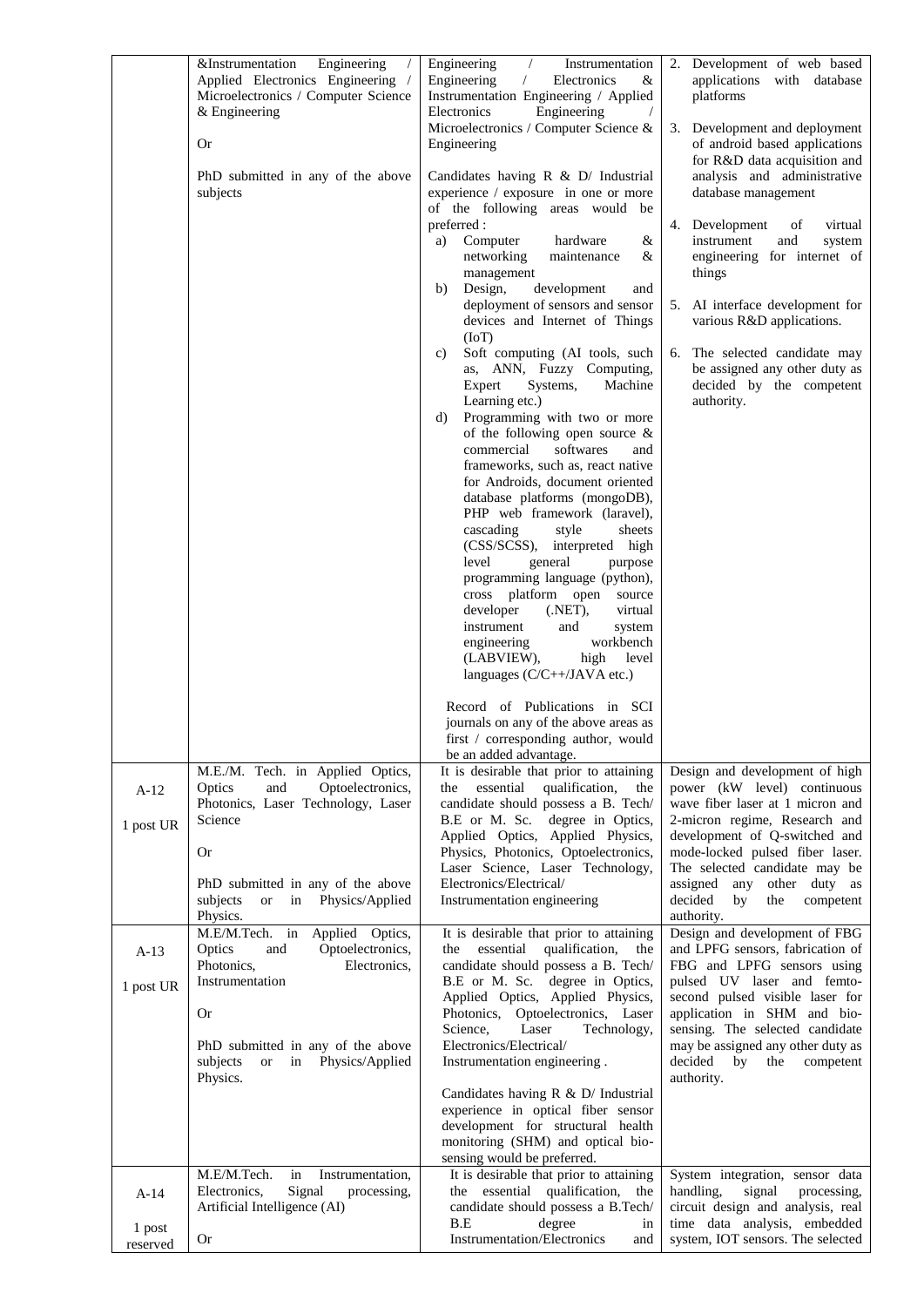| for   |                                     | Instrumentation. | candidate may be assigned any |
|-------|-------------------------------------|------------------|-------------------------------|
| PwBD: | PhD submitted in any of the above   |                  | other duty as decided by the  |
| HH    | subjects or in Electrical/ embedded |                  | competent authority.          |
|       | system related to sensor<br>data    |                  |                               |
|       | interpretation, data mining in IOT  |                  |                               |
|       |                                     |                  |                               |

**UR: Unreserved; SC: Scheduled Caste; ST: Scheduled Tribe; OBC: Other Backward Class; PwBD: Person with Benchmark Disability, HH: Hearing Impaired; EWS: Economically Weaker Section.**

#### **General information and conditions:-**

#### **1. Benefits under Council service:**

- a. These posts carry usual allowances i.e. Dearness Allowance (DA), House Rent Allowance (HRA), Transport Allowance (TA) etc. as admissible to the central government employees and as made applicable to CSIR employees stationed in **Kolkata/Khurja/Naroda (as per 7 th Pay Commission)**. Council employees are also eligible for accommodation of their entitled type as per CSIR allotment rules depending on availability in which case HRA will not be admissible.
- b. In addition to the emoluments indicated against each category of posts, benefits such as applicability of New Pension Scheme 2004, reimbursements of Medical Expenses, Leave Travel Concession, Conveyance advance and House Building Advance are available as per CSIR rules.
- c. Scientists in CSIR/CGCRI are also permitted to undertake consultancy and sponsored R&D project activity. These activities give them scope to earn consultancy fee and honorarium as per CSIR guidelines governing these activities. Opportunities also arise for foreign deputations for training/presentation of papers/specific assignments etc.
- d. CSIR/CGCRI provides excellent opportunities to deserving candidates for career advancement under Assessment Promotion scheme for Scientists.

#### **2. Other conditions**

- a. The applicant must be a citizen of India.
- b. The applicants with **experience in Product Development/Technology Innovation/Applied Technology** etc would be preferred and the Screening Committee will give weightage to candidates having the necessary **experience** etc. within the mandate of the laboratory.
- c. All applicants must fulfill the essential requirements of the post and other conditions stipulated in the advertisement as on the last date of receipt of the online applications. They are advised to satisfy themselves before applying that they possess at least the essential qualifications laid down for various posts as on the last date of receipt of the applications. **No enquiry asking for advice as to eligibility will be entertained.**

The prescribed essential qualifications are the minimum and the mere possession of the same does not entitle candidates to be called for interview. The duly constituted Screening Committee will adopt its own criteria for short-listing the candidates. The candidate should therefore, mention in the application all the qualifications and experiences in the relevant area over and above the minimum prescribed qualification**. Such claims will only be considered if supported by valid documents.** Completion of Ph.D. degree will be reckoned from the date of issue of provisional certificate/notification.

- d. The application should be accompanied by self-attested copies of the relevant educational qualification, experience. The prescribed qualifications should have been obtained through recognized Universities / Institutionsetc. **Incomplete application/applications received or not accompanied with the required certificates / documents are liable to be rejected**.
- e. In respect of equivalent clause in Essential Qualifications, if a candidate is claiming a particular qualification as equivalent qualification as per the requirement of advertisement, then the candidate is required to produce order/letter in this regard, indicating the Authority (with number and date) under which it has been so treated otherwise the Application is liable to be rejected.

#### **f. Number of posts may vary at the time of selection.**

- g. The period of experience rendered by a candidate on part time basis, daily wages, visiting/ guest faculty **will not be counted** while calculating the valid experience for short listing the candidates for interview.
- h. If any document/ certificate furnished in a language other than Hindi or English, a transcript of the same duly attested by a Gazetted officer or notary is to be submitted.
- **i. The date for determining the upper age limit, qualifications and /or experience etc. shall be the closing date of receipt of online application.**
- j. The period of experience in a discipline / area of work, wherever prescribed, **shall be counted after the date of acquiring the minimum educational qualifications** prescribed for that post.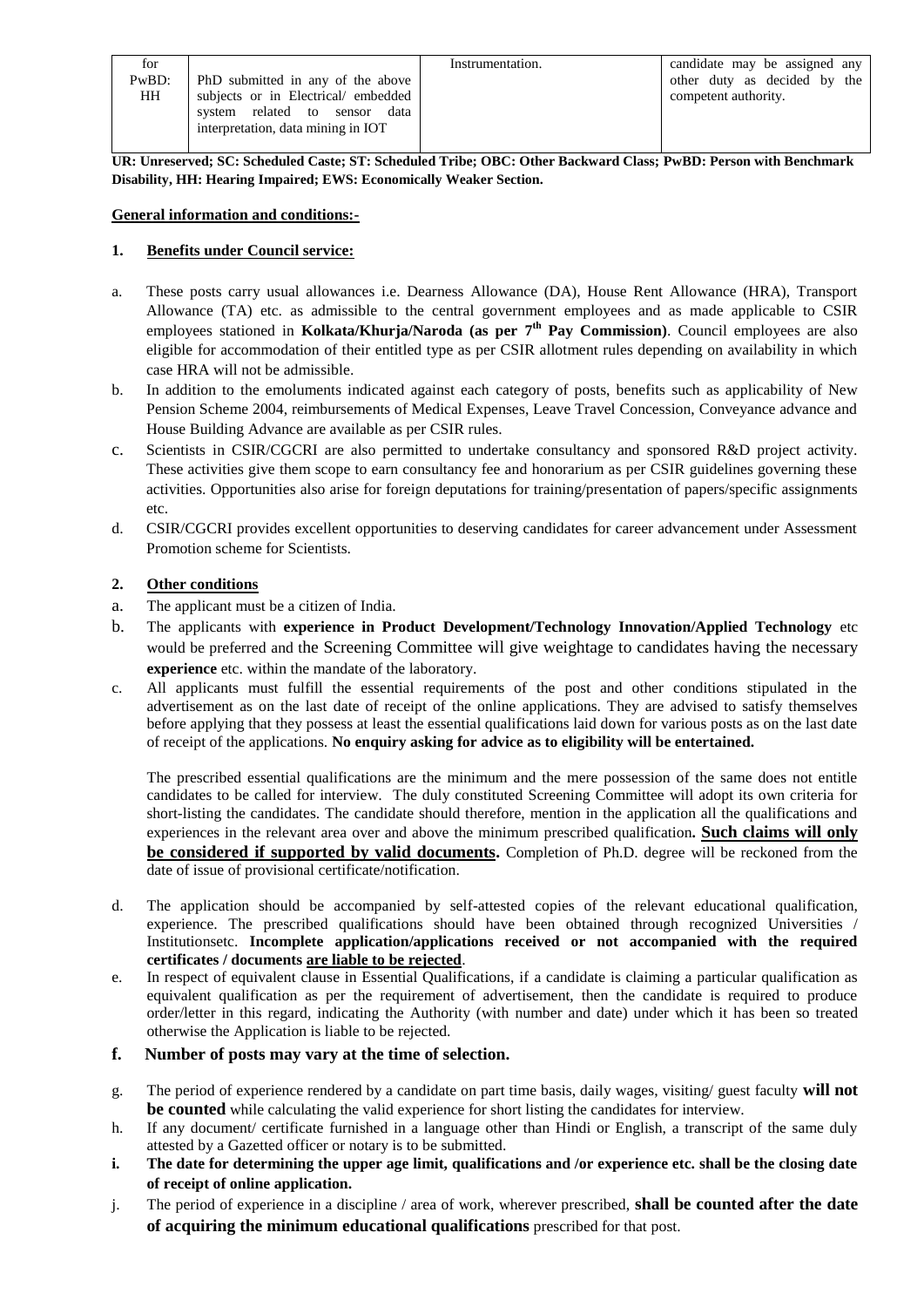- k. Persons with disabilities (PWD) fulfilling the eligibility conditions prescribed under GOI instructions are encouraged to apply.
- l. Only outstation candidates, if called for physical interview will be paid to and fro single second class rail fare from the actual place of undertaking the journey or from the normal place of their residence whichever is nearer to **Howrah/Sealdah** Railway Station on production of Rail Tickets/Rail Ticket Numbers.
- m. Any discrepancy found between the information given in application and as evident in original documents will make the candidate ineligible for appearing in interview. Such candidate will not be paid any fare.
- n. The decision of the CSIR-CGCRI in all matters relating to eligibility, acceptance or rejection of applications, mode of selection, and conduct of examination/interview will be final and binding on the candidates.
- o. Candidates having marks expressed in CGPA/DGPA/OGPA etc. must convert them into their equivalent percentage of marks as per norms of the University/Institute concerned.
- **p. Canvassing in any form and / or bringing any influence political or otherwise will be treated as a disqualification for the post.**

## **3. Relaxations :**

- a. The upper age limit is relaxable up to 05 years for SC/ST and 03 years for OBC as per Government orders in force only in those cases where the post are reserved for respective categories, on production of relevant certificate in the prescribed format signed by the specified authority at the time of interview.
- b. Upper age limit is also relaxable up to five years for the regular employees working in CSIR laboratories / Institutes, Government Departments, autonomous bodies and public sector undertakings in accordance with the instructions and orders issued by the Government of India from time to time in this regard.
- c. As per GOI provisions, age relaxation will be applicable up to the age of 35 years (up to 40 years for members of Scheduled Castes and Scheduled Tribes) for Widows, Divorced Women and Women Judicially separated from Husbands who are not remarried. The persons claiming age relaxation under this sub-para would be required to produce following documentary evidence:

i) In case of Widow, Death Certificate of her husband together with the Affidavit that she has not remarried since.

ii) In case of divorced Women and Women judicially separated from their husbands, a certified copy of the judgment/decree of the appropriate Court to prove the fact of divorce or the judicial separation, as the case may be, with an Affidavit in respect of divorced Women and that they have not remarried since.

d. Age relaxation to Persons with Benchmark Disabilities: Age relaxation of 5 years is allowed (total 10 years for STs and 8 years for OBCs in respect of the posts reserved for them) to blind, deaf-mute and orthopedically handicapped persons for appointment to Group 'A' posts/services. The persons claiming age relaxation under this sub-para would be required to produce a certificate in prescribed proforma in support of their claims clearly indicating that the degree of physical disability is 40% or more. In any case, the appointment of these candidates will be subject to their being found medically fit in accordance with the standards of medical fitness as prescribed by the Government for each individual Group "A" posts to be filled by Direct Recruitment by Selection.

## **4. How to apply:**

- a. Eligible candidates are required to**apply online** using the **link provided in the Institute's website** [\(www.cgcri.res.in\)](http://www.cgcri.res.in/)
- b. If the candidates do not have a valid email id, he/she should create a new valid email id before applying.
- c. Candidates are required to submit their **Application Fees of Rs. 100/- (Rupees One Hundred Only)** through NEFT/RTGS/Bank Transfer only in favor of "Central Glass & Ceramic Research Institute" A/c No. **30267963259** of State Bank of India, Jadavpur University Branch (IFSC Code No.SBIN0000093) payable at Kolkata. **No other means of payment of fees will be accepted**.The Unique Transaction Receipt (UTR) No. should be mentioned in the online application form. The candidates belonging to SC/ST/PwBD/Women/CSIR Employees are exempted from submission of application fee.
- d. Application once made will not be allowed to be withdrawn and fees once paid will not be refunded on any count nor can it be held in reserve for any other recruitment or selection process.
- e. The summary sheet generated on online submission of application should be printed and duly signed. The duly signed Summary Sheet should be accompanied by attested copies of the certificates, mark sheets, testimonials in support of age, education qualifications, experience, re-prints of publications and caste certificate, if applicable, and should be sent in an envelope superscribed "APPLICATION FOR THE POST OF SCIENTIST (Post Code

\_\_\_\_\_\_\_\_)" by post to the address:-**Administrative Officer, CSIR-Central Glass & Ceramic Research Institute, 196, Raja S. C. Mullick Road, Kolkata – 700032**. Candidates applying for more than one post must submit **separate application form for each post** indicating the Code No. of the post. Separate fee will have to be paid for each post. The last date of receiving hard copies of the print out of online application will be **31.10.2021**.